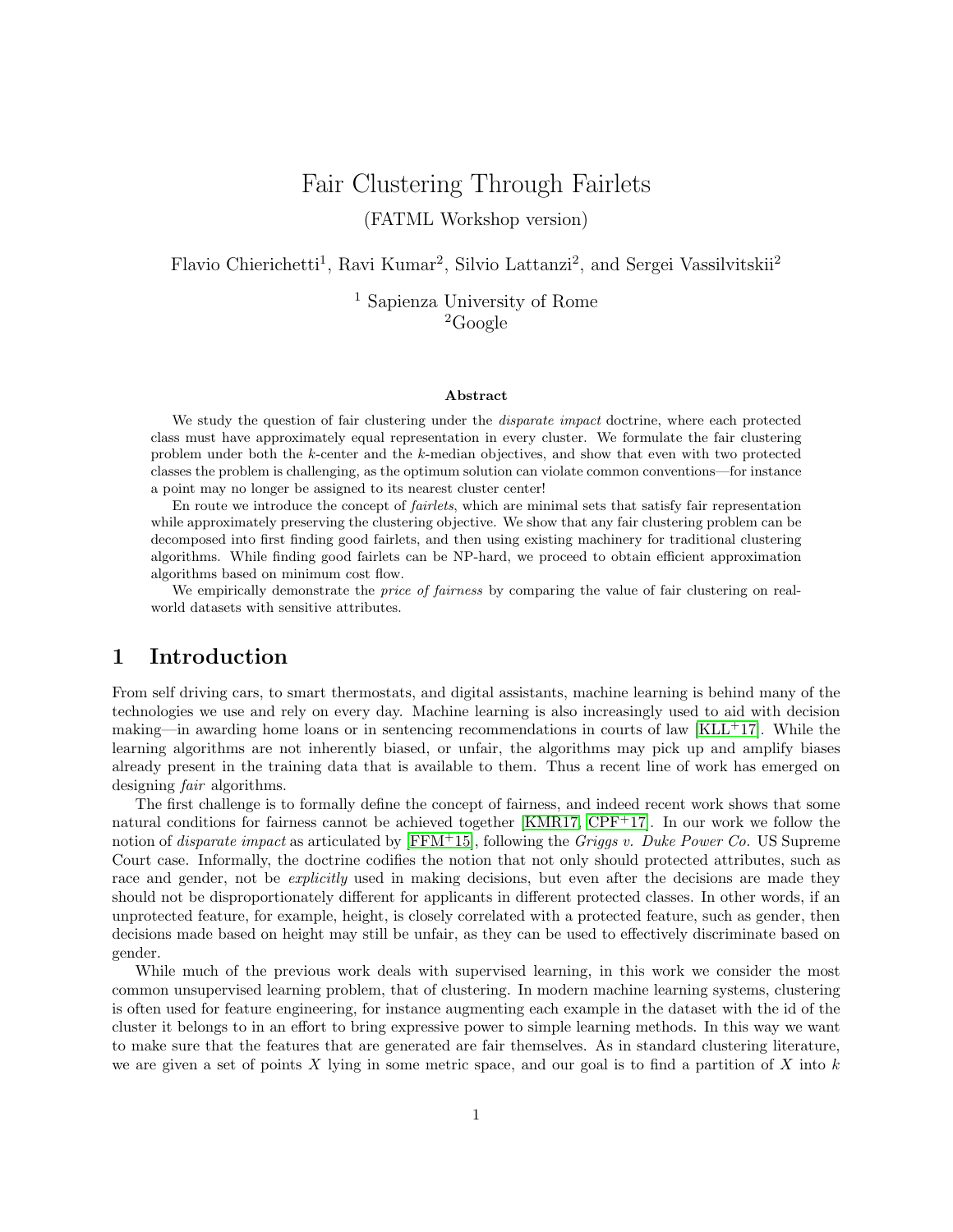

<span id="page-1-0"></span>Figure 1: A colorblind k-center clustering algorithm would group points  $a, b, c$  into one cluster, and  $x, y, z$  into a second cluster, with centers at  $a$  and  $z$  respectively. A fair clustering algorithm, on the other hand, would give a partition indicated by the dashed line. Observe that in this case a point is no longer assigned to its nearest cluster center. For example  $x$  is assigned to  $a$  even though  $z$  is closer.

different clusters, optimizing a particular objective function. We assume that the coordinates of each point  $x \in X$  are unprotected; however each point also has a color, which identifies its protected class. We study the two color case, where each point is either red or blue, and show that even this simple version has a lot of underlying complexity. The notion of disparate impact and fair representation then translates to that of color balance in each cluster. We formalize this view and define a fair clustering objective that incorporates both fair representation and the traditional clustering cost; see Section [2](#page-2-0) for exact definitions.

A clustering algorithm that is colorblind, and thus does not take a protected attribute into its decision making, may still result in very unfair clusterings; see Figure [1.](#page-1-0) This means that we must explicitly use the protected attribute to find a fair solution. Moreover, this implies that a fair clustering solution could be strictly worse (with respect to an objective function) than a colorblind solution. The ratio of the objective function value between fair and colorblind solutions define an explicit *cost of fairness*.

Finally, the example in Figure [1](#page-1-0) also shows the main technical hurdle in looking for fair clusterings. Unlike the classical formulation where every point is assigned to its nearest cluster center, this may no longer be the case. Indeed, a fair clustering is defined not just by the position of the centers, but also by an assignment function that assigns a cluster label to each input.

Our contributions. In this work we show how to reduce the problem of fair clustering to that of classical clustering via a pre-processing step that ensures that any resulting solution will be fair. In this way, our approach is similar to that of [\[ZWS](#page-7-0)+13], although we formulate the first step as an explicit combinatorial problem, and show approximation guarantees that translate to approximation guarantees on the optimal solution. Specifically we:

- (i) Define fair variants of classical clustering problems such as  $k$ -center and  $k$ -median;
- (ii) Define the concepts of fairlets and fairlet decompositions, which encapsulate minimal fair sets;
- (iii) Show that any fair clustering problem can be reduced to first finding a fairlet decomposition, and then using the classical (not necessarily fair) clustering algorithm;
- (iv) Develop approximation algorithms for finding fair decompositions for a large range of fairness values, and complement these results with NP-hardness; and
- (v) Empirically quantify the price of fairness, i.e., the ratio of the cost of traditional clustering to the cost of fair clustering.

Related work. Data clustering is a classic problem in unsupervised learning that takes on many forms, from partition clustering, to soft clustering, hierarchical clustering, spectral clustering, among many others. See, for example, the books by [\[AR13,](#page-6-4) [XW09\]](#page-7-1) for an extensive list of problems and algorithms. In this work, we focus our attention on the k-center and k-median problems. Both of these problems are NP-hard but have known efficient approximation algorithms. The state of the art approaches give a 2-approximation for have known emclent approximation algorithms. The state of the art app<br>k-center [\[Gon85\]](#page-6-5) and a  $(1 + \sqrt{3} + \epsilon)$ -approximation for k-median [\[LS13\]](#page-7-2).

Unlike clustering, the exploration of fairness in machine learning is relatively nascent. There are two broad lines of work. The first is in codifying what it means for an algorithm to be fair. See for example the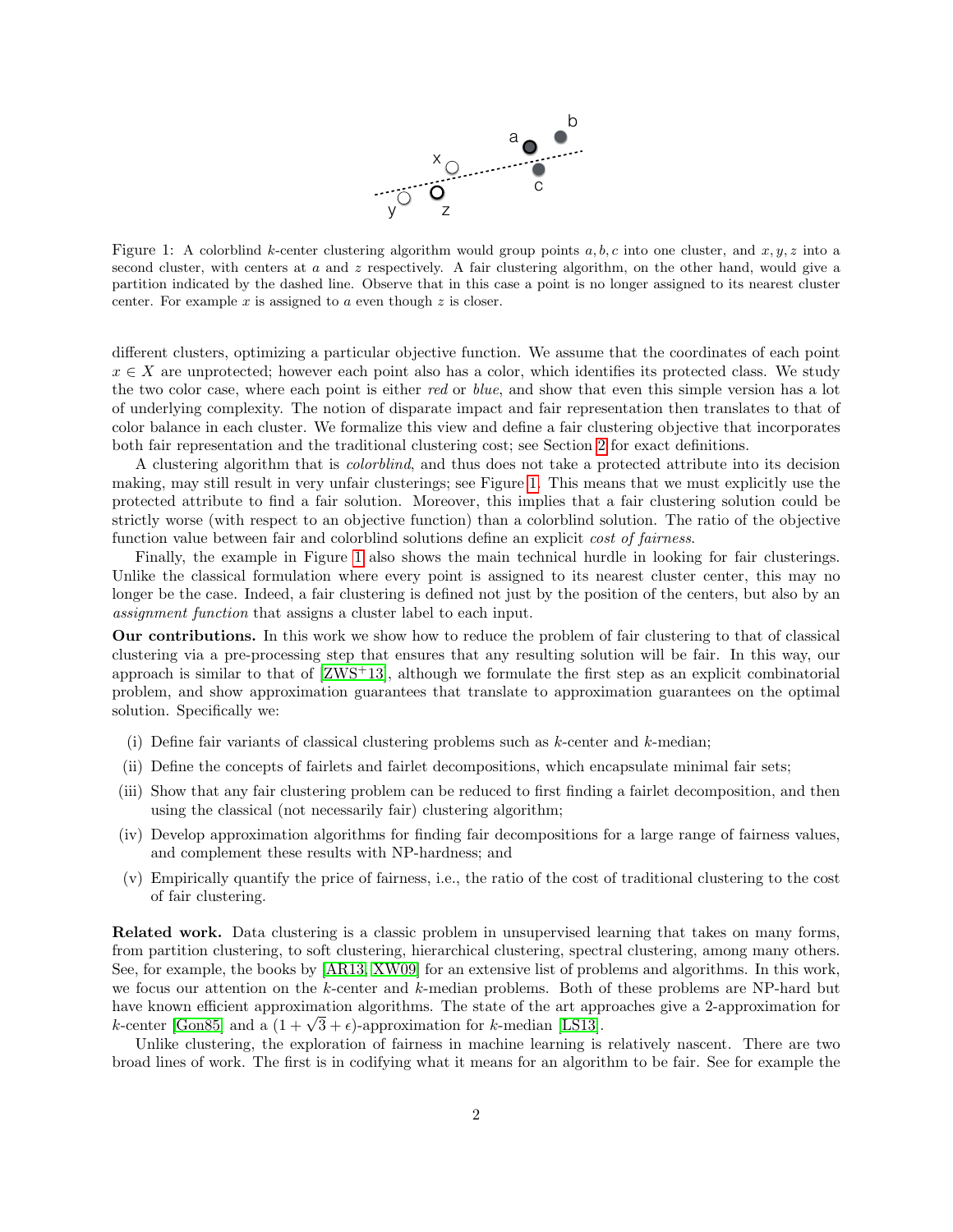work on statistical parity [\[LRT11,](#page-7-3) [KAS11\]](#page-6-6), disparate impact [\[FFM](#page-6-3)+15], and individual fairness [\[DHP](#page-6-7)+12]. More recent work by  $[CPF^+17]$  $[CPF^+17]$  and  $[KMR17]$  also shows that some of the desired properties of fairness may be incompatible with each other.

A second line of work takes a specific notion of fairness and looks for algorithms that achieve fair outcomes. Here the focus has largely been on supervised [\[LRT11,](#page-7-3) [HPS16\]](#page-6-8) and online [\[JKMR16\]](#page-6-9) learning. The direction that is most similar to our work is that of learning intermediate representations that are guaranteed to be fair, see for example the work by [\[ZWS](#page-7-0)+13] and [\[KAS11\]](#page-6-6). However, unlike their work, we give strong guarantees on the relationship between the quality of the fairlet representation, and the quality of any fair clustering solution.

In this paper we use the notion of fairness known as *disparate impact* and introduced by  $[FFM+15]$  $[FFM+15]$ . This notion is also closely related to the  $p\%$ -rule as a measure for fairness. The  $p\%$ -rule is a generalization of the 80%-rule advocated by US Equal Employment Opportunity Commission [\[Bid06\]](#page-6-10) and used in a recent paper on mechanism for fair classification [\[ZVGRG17\]](#page-7-4). In particular our paper address an open question of [\[ZVGRG17\]](#page-7-4) presenting a framework to solve an unsupervised learning task respecting the  $p\%$ -rule.

# <span id="page-2-0"></span>2 Preliminaries

Let X be a set of points in a metric space equipped with a distance function  $d: X^2 \to \mathbb{R}^{\geq 0}$ . For an integer k, let [k] denote the set  $\{1,\ldots,k\}$ . Missing proofs are deferred to the full version of the paper.

We first recall standard concepts in clustering. A k-clustering  $\mathcal C$  is a partition of X into k disjoint subsets.  $C_1, \ldots, C_k$ , called *clusters*. We can evaluate the quality of a clustering C with different objective functions. In the  $k$ -center problem, the goal is to minimize

$$
\phi(X, \mathcal{C}) = \max_{C \in \mathcal{C}} \min_{c \in C} \max_{x \in C} d(x, c),
$$

and in the  $k$ -median problem, the goal is to minimize

$$
\psi(X, \mathcal{C}) = \sum_{C \in \mathcal{C}} \min_{c \in C} \sum_{x \in C} d(x, c).
$$

A clustering C can be equivalently described via an assignment function  $\alpha: X \to [k]$ ; the points in cluster  $C_i$  are simply the pre-image of i under  $\alpha$ , i.e.,  $C_i = \{x \in X \mid \alpha(x) = i\}.$ 

Throughout this paper we assume that each point in X is colored either red or blue; let  $\chi : X \rightarrow$  $\{RED, BLUE\}$  denote the color of a point. For a subset  $Y \subseteq X$  and for  $c \in \{RED, BLUE\}$ , let  $c(Y) = \{x \in Y\}$  $X | \chi(x) = c$  and let  $\#c(Y) = |c(Y)|$ .

We first define a natural notion of balance.

**Definition 1** (Balance). For a subset  $\emptyset \neq Y \subseteq X$ , the balance of Y is defined as:

$$
\text{balance}(Y) = \min\left(\frac{\# \text{RED}(Y)}{\# \text{BLE}(Y)}, \frac{\# \text{BLE}(Y)}{\# \text{RED}(Y)}\right) \in [0, 1].
$$

The balance of a clustering  $\mathcal C$  is defined as:

$$
balance(\mathcal{C}) = \min_{C \in \mathcal{C}} balance(C).
$$

A subset with an equal number of red and blue points has balance 1 (perfectly balanced) and a monochromatic subset has balance 0 (fully unbalanced). To gain more intuition about the notion of balance, we investigate some basic properties that follow from its definition.

**Lemma 2** (Combination). Let  $Y, Y' \subseteq X$  be disjoint. If C is a clustering of Y and C' is a clustering of Y', then balance( $\mathcal{C} \cup \mathcal{C}'$ )  $\leq$  min(balance( $\mathcal{C}$ ), balance( $\mathcal{C}'$ )).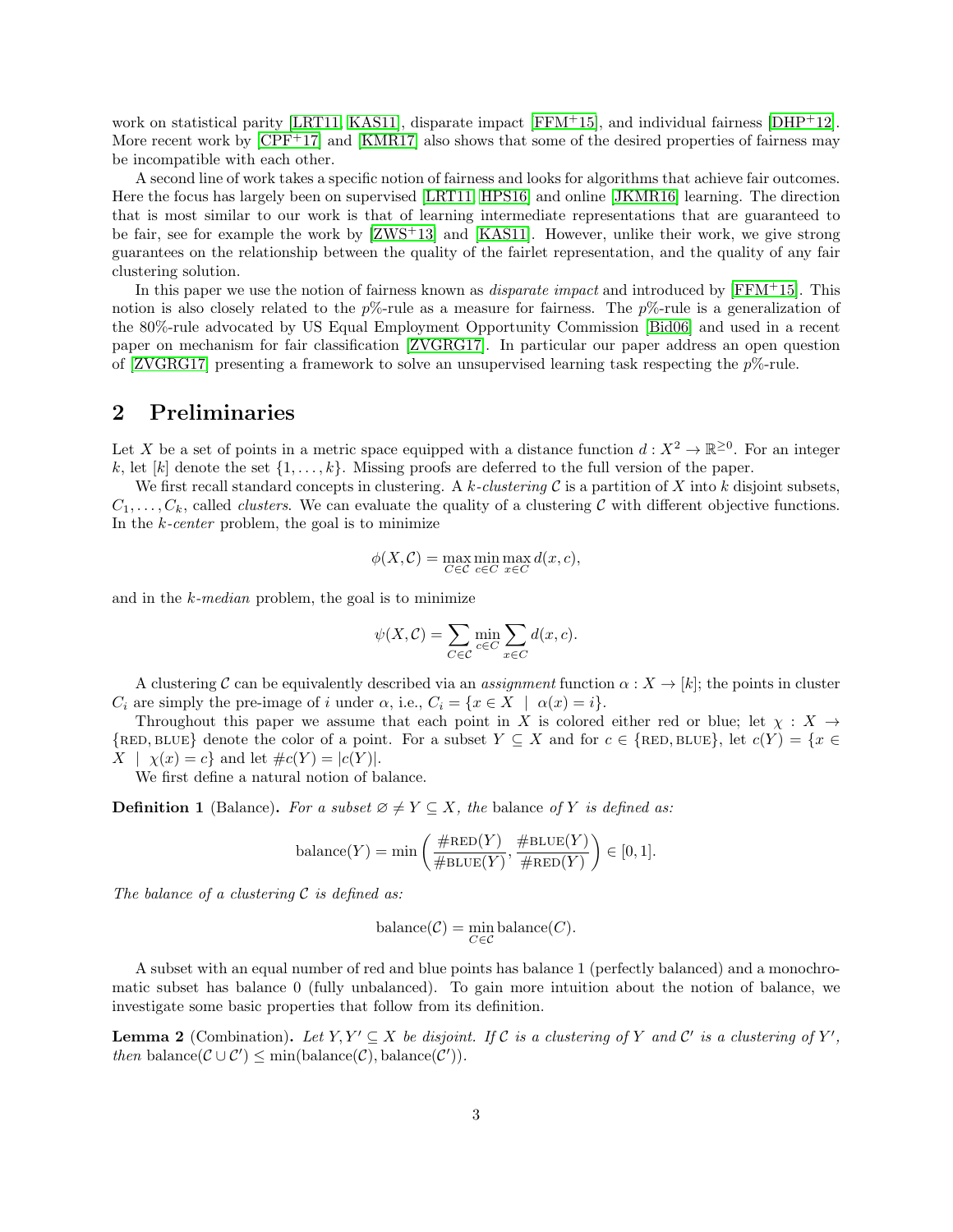It is easy to see that for any clustering C of X, we have balance(C)  $\leq$  balance(X). In particular, if X is not perfectly balanced, then no clustering of  $X$  can be perfectly balanced. We next show an interesting converse, relating the balance of  $X$  to the balance of a well-chosen clustering.

<span id="page-3-0"></span>**Lemma 3.** Let balance(X) =  $b/r$  for some integers  $1 \leq b \leq r$  and let the great common divisor between b and r be 1. Then there exists a clustering  $\mathcal{Y} = \{Y_1, \ldots, Y_m\}$  of X such that (i)  $|Y| \leq b + r$  for each  $Y \in \mathcal{Y}$ , *i.e.*, each cluster is small, and (ii) balance( $\mathcal{Y}$ ) = b/r = balance(X).

Fairness and fairlets. Balance encapsulates a specific notion of fairness, where a clustering with a monochromatic cluster (i.e., fully unbalanced) is considered unfair. We call the clustering  $\mathcal Y$  as described in Lemma [3](#page-3-0) a  $(b, r)$ -fairlet decomposition of X and call each cluster  $Y \in \mathcal{Y}$  a fairlet.

Equipped with the notion of balance, we now revisit the clustering objectives defined earlier. The objectives do not consider the color of the points, so they can lead to solutions with monochromatic clusters. We now extend them to incorporate fairness.

**Definition 4** ((t, k)-fair clustering problems). In the  $(t, k)$ -fair center (resp.,  $(t, k)$ -fair median) problem, the goal is to partition X into C such that  $|\mathcal{C}| = k$ , balance $(\mathcal{C}) \geq t$ , and  $\phi(X, \mathcal{C})$  (resp.  $\psi(X, \mathcal{C})$ ) is minimized.

Traditional formulations of k-center and k-median eschew the notion of an assignment function. Instead it is implicit through a set  $\{c_1, \ldots, c_k\}$  of centers, where each point assigned to its nearest center, i.e.,  $\alpha(x) = \arg \min_{i \in [1,k]} d(x, c_i)$ . Without fairness as an issue, they are equivalent formulations; however, with fairness, we need an explicit assignment function (see Figure [1\)](#page-1-0).

## 3 Fairlet decomposition and fair clustering

At first glance, the fair version of a clustering problem appears harder than its vanilla counterpart. In this section we prove, interestingly, a reduction from the former to the latter. We do this by first clustering the original points into small clusters preserving the balance, and then applying vanilla clustering on these smaller clusters instead of on the original points.

As noted earlier, there are different ways to partition the input to obtain a fairlet decomposition. We will show next that the choice of the partition directly impacts the approximation guarantees of the final clustering algorithm.

Before proving our reduction we need to introduce some additional notation. Let  $\mathcal{Y} = \{Y_1, \ldots, Y_m\}$  be a fairlet decomposition. For each cluster  $Y_j$ , we designate an arbitrary point  $y_j \in Y_j$  as its center. Then for a point x, we let  $\beta: X \to [1, m]$  denote the index of the fairlet to which it is mapped. We are now ready to define the cost of a fairlet decomposition

 $\sum_{x\in X} d(x,\beta(x))$ , and its k-center cost as  $\max_{x\in X} d(x,\beta(x))$ . We say that a  $(b,r)$ -fairlet decomposition is Definition 5 (Fairlet decomposition cost). For a fairlet decomposition, we define its k-median cost as optimal if it has minimum cost among all  $(b, r)$ -fairlet decompositions.

Since  $(X, d)$  is a metric, we have from the triangle inequality that for any other point  $c \in X$ ,

$$
d(x, c) \le d(x, y_{\beta(x)}) + d(y_{\beta(x)}, c).
$$

Now suppose that we aim to obtain a  $(t, k)$ -fair clustering of the original points X. (As we observed earlier, necessarily  $t \leq$  balance $(X)$ .) To solve the problem we can cluster instead the centers of each fairlet, i.e., the set  $\{y_1, \ldots, y_m\} = Y$ , into k clusters. In this way we obtain a set of centers  $\{c_1, \ldots, c_k\}$  and an assignment function  $\alpha_Y : Y \to [k]$ .

We can then define the overall assignment function as  $\alpha(x) = \alpha_Y(y_{\beta(x)})$  and denote the clustering induced by  $\alpha$  as  $\mathcal{C}_{\alpha}$ . From the definition of  $\mathcal Y$  and the property of fairlets and balance, we get that balance( $\mathcal{C}_{\alpha}$ ) = t. We now need to bound its cost. Let  $\tilde{Y}$  be a multiset, where each  $y_i$  appears  $|Y_i|$  number of times.

**Lemma 6.**  $\psi(X, \mathcal{C}_\alpha) = \psi(X, \mathcal{Y}) + \psi(\tilde{Y}, \mathcal{C}_\alpha)$  and  $\phi(X, \mathcal{C}_\alpha) = \phi(X, \mathcal{Y}) + \phi(\tilde{Y}, \mathcal{C}_\alpha)$ .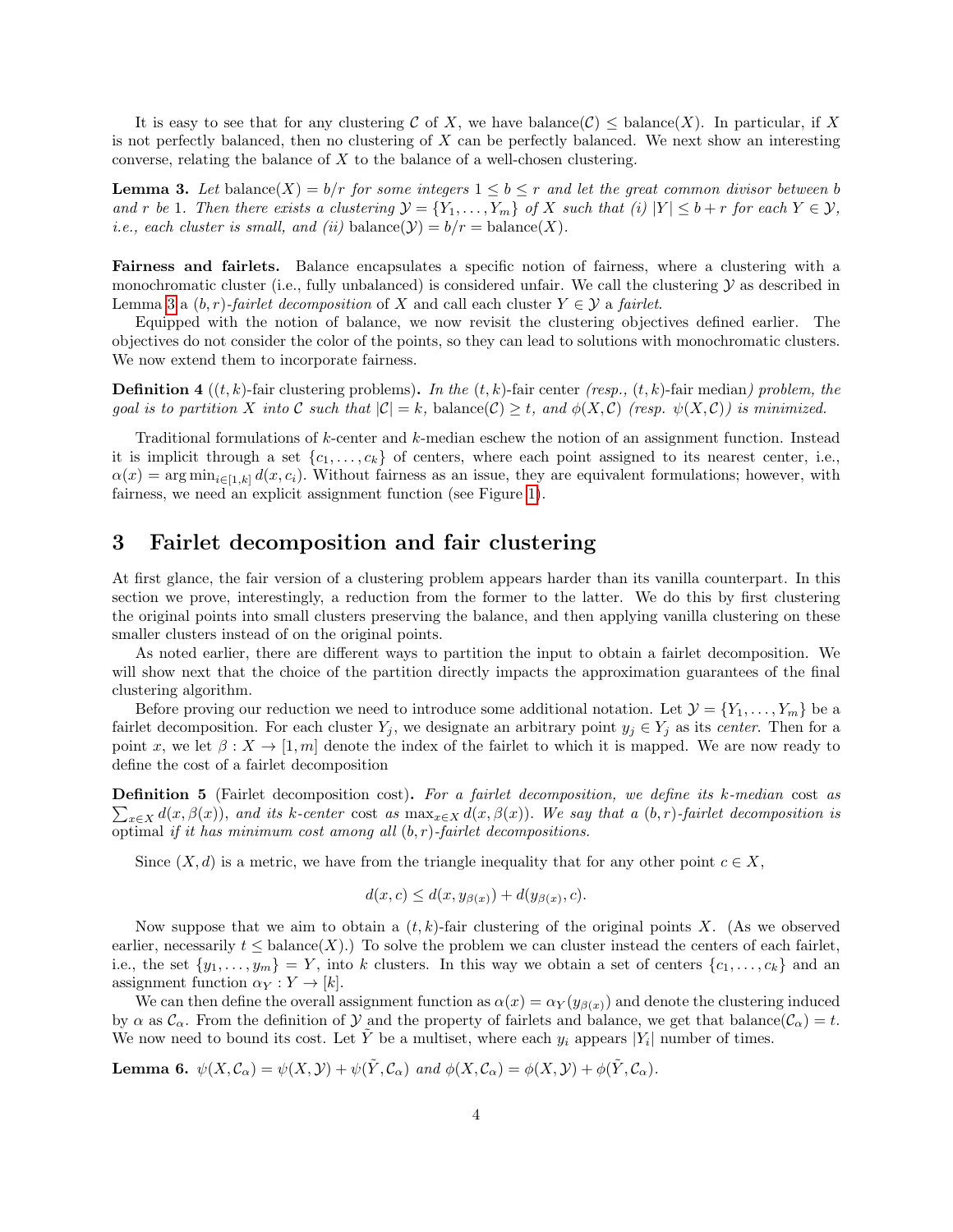Therefore in both cases we can reduce the fair clustering problem to the problem of finding a good fairlet decomposition and then solving the vanilla clustering problem on the centers of the fairlets. We refer to  $\psi(X, Y)$  and  $\phi(X, Y)$  as the k-median and k-center costs of the fairlet decomposition.

## <span id="page-4-1"></span>4 Algorithms

In the previous section we presented a reduction from the fair clustering problem to the regular counterpart. In this section we use it to design efficient algorithms for fair clustering.

We first focus on the k-center objective and show in Section [4.3](#page-5-0) how to adapt the reasoning to solve the k-median objective. We begin with the most natural case in which we require the clusters to be perfectly balanced, and give efficient algorithms for the  $(1, k)$ -fair center problem. Then we analyze the more challenging  $(t, k)$ -fair center problem for  $t < 1$ . Let  $B = \text{BLUE}(X)$ ,  $R = \text{RED}(X)$ .

#### 4.1 Fair k-center warmup: (1, 1)-fairlets

Suppose balance(X) = 1, i.e.,  $(|R| = |B|)$  and we wish to find a perfectly balanced clustering. We now show how we can obtain it using a good (1, 1)-fairlet decomposition.

**Lemma 7.** An optimal  $(1,1)$ -fairlet decomposition for k-center can be found in polynomial time.

Proof. To find the best decomposition, we first relate this question to a graph covering problem. Consider a bipartite graph  $G = (B \cup R, E)$  where we create an edge  $E = (b_i, r_j)$  with weight  $w_{ij} = d(r_i, b_j)$  between any bichromatic pair of nodes. In this case a decomposition into fairlets corresponds to some perfect matching in the graph. Each edge in the matching represents a fairlet,  $Y_i$ . Let  $\mathcal{Y} = \{Y_i\}$  be the set of edges in the matching.

Observe that the k-center cost  $\phi(X, Y)$  is exactly the cost of the maximum weight edge in the matching, therefore our goal is to find a perfect matching that minimizes the weight of the maximum edge. This can be done by defining a threshold graph  $G<sub>\tau</sub>$  that has the same nodes as G but only those edges of weight at most  $\tau$ . We then look for the minimum  $\tau$  where the corresponding graph has a perfect matching, which can be done by iterating through all of the  $O(n^2)$  values.

Finally, for each fairlet (edge)  $Y_i$  we can arbitrarily set one of the two nodes as the center,  $y_i$ .  $\Box$ 

Since any fair solution to the clustering problem induces a set of minimal fairlets (as described in Lemma [3\)](#page-3-0), the cost of the fairlet decomposition found is at most the cost of the clustering solution.

**Lemma 8.** Let  $Y$  be the partition found above, and let  $\phi_1^*$  be the cost of the optimal  $(1, k)$ -fair center clustering. Then  $\phi(X, Y) \leq \phi_1^*$ .

This along with the tight 2-approximation algorithm for k-center [\[Gon85\]](#page-6-5) gives us the following.

Theorem 9. The algorithm that first finds fairlets and then clusters them is a 3-approximation for the  $(1, k)$ -fair center problem.

## 4.2 Fair k-center:  $(1, t')$ -fairlets

Now, suppose that instead we look for a clustering with balance  $t \leq 1$ . In this section we assume  $t = 1/t'$ for some integer  $t' > 1$ . We show how to extend the intuition in the matching construction above to find approximately optimal  $(1, t')$ -fairlet decompositions for integral  $t' > 1$ .

In this case, we transform the problem into a *minimum cost flow* (MCF) problem.<sup>[1](#page-4-0)</sup> We defer the details of the construction to the full version of the paper, but note that the construction is simple and efficient to implement.

<span id="page-4-0"></span><sup>&</sup>lt;sup>1</sup>Given a graph with edges costs and capacities, a source, a sink, the goal is to push a given amount of flow from source to sink, respecting flow conservation at nodes, capacity constraints on the edges, at the least possible cost.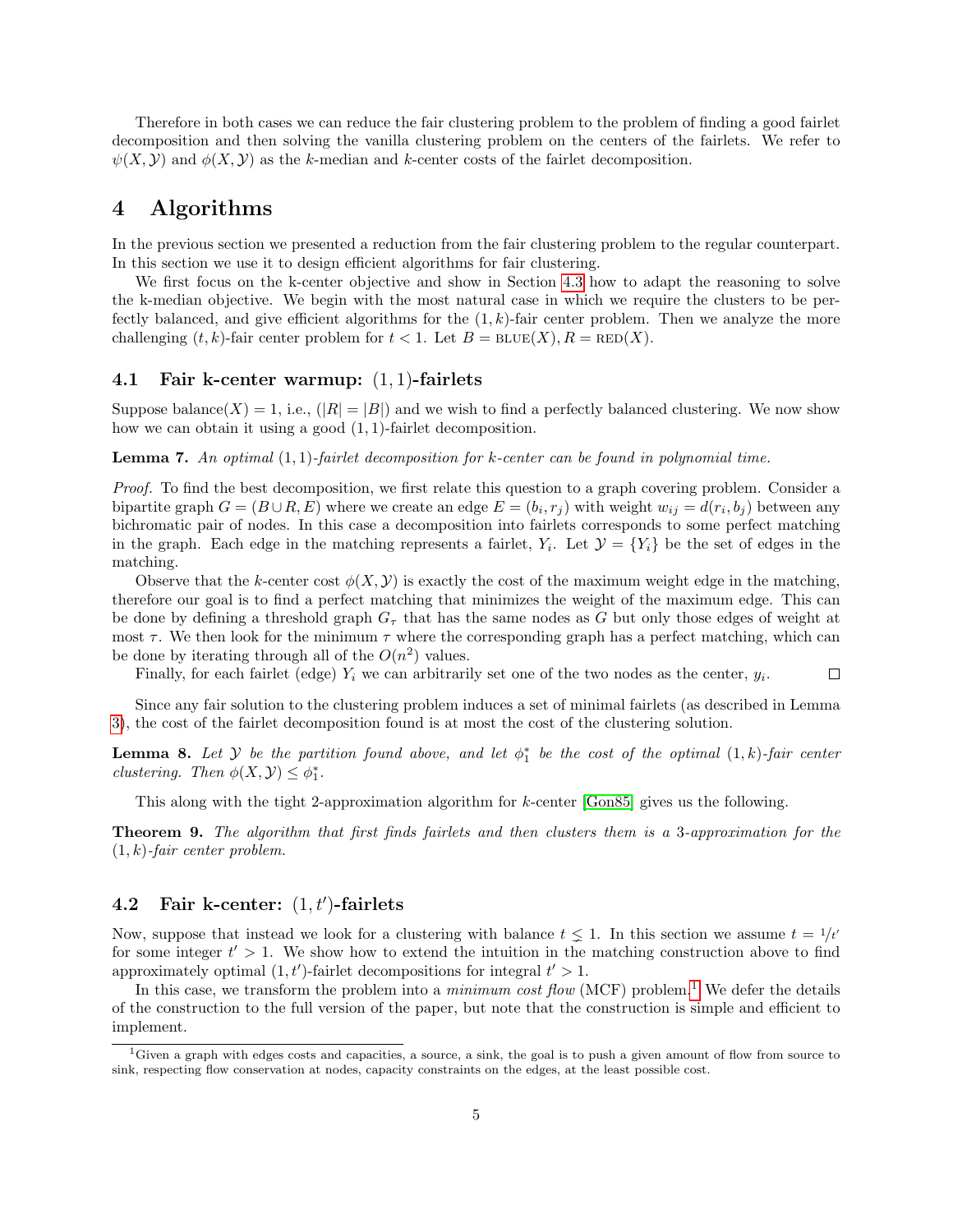<span id="page-5-1"></span>

Figure 2: Empirical performance of the classical and fair clustering center algorithms on the three datasets. The cost of each solution is on left axis, and its balance on the right axis.

**Lemma 10.** By reducing the  $(1, t')$ -fairlet decomposition problem to an MCF problem, it is possible to compute a 2-approximation for the optimal  $(1,t')$ -fairlet decomposition for the  $(1/t', k)$ -fair center problem.

Note that the cost of a  $(1, t')$ -fairlet decomposition is necessarily smaller than the cost of a  $(1/t', k)$ -fair clustering. Therefore:

Theorem 11. The algorithm that first finds fairlets and then clusters them is a 4-approximation for the  $(1/t', k)$ -fair center problem for any positive integer t'.

#### <span id="page-5-0"></span>4.3 Fair k-median

The results in the previous section can be modified to yield results for the  $(t, k)$ -fair median problem.

**Theorem 12.** The algorithm that first finds fairlets and then clusters them is a  $(t'+1+\sqrt{3}+\epsilon)$ -approximation for the  $(1/t', k)$ -fair median problem for any positive integer t'.

#### 4.4 Hardness

We complement our algorithmic results with discussion of computational hardness for fair clustering. We show that the question of finding a good fairlet decomposition is itself computationally hard. Thus, ensuring fairness causes hardness, regardless of the underlying clustering objective.

**Theorem 13.** For each fixed  $t' \geq 3$ , finding an optimal  $(1, t')$ -fairlet decomposition is NP-hard. Also, finding the minimum cost  $(1/t, k)$ -fair median clustering is NP-hard.

### 5 Experiments

In this section we illustrate our algorithm by performing experiments on real data. The goal of our experiments is two-fold: first, we show that traditional algorithms for k-center tend to produce unfair clusters; second, we show that by using our algorithms one can obtain clusters that respect the fairness guarantees. We show that in the latter case, the cost of the solution tends to converge to the cost of the fairlet decomposition, which serves as a lower bound on the cost of the optimal solution. While we present the results for k-center, those for k-median are qualitatively similar.

Datasets. We consider 3 datasets from the UCI repository [\[Lic13\]](#page-6-11) for experimentation. In each we chose numeric attributes to represent points in Euclidean space.

Diabetes. This dataset represents the outcomes of patients pertaining to diabetes. We chose gender as the sensitive dimension.We subsampled the dataset to 1000 records.

Bank. This dataset contains one record for each phone call in a marketing campaign ran by a Portuguese banking institution [\[MCR14\]](#page-7-5)). We aim to cluster to balance married and not married clients. We subsampled the dataset to 1000 records.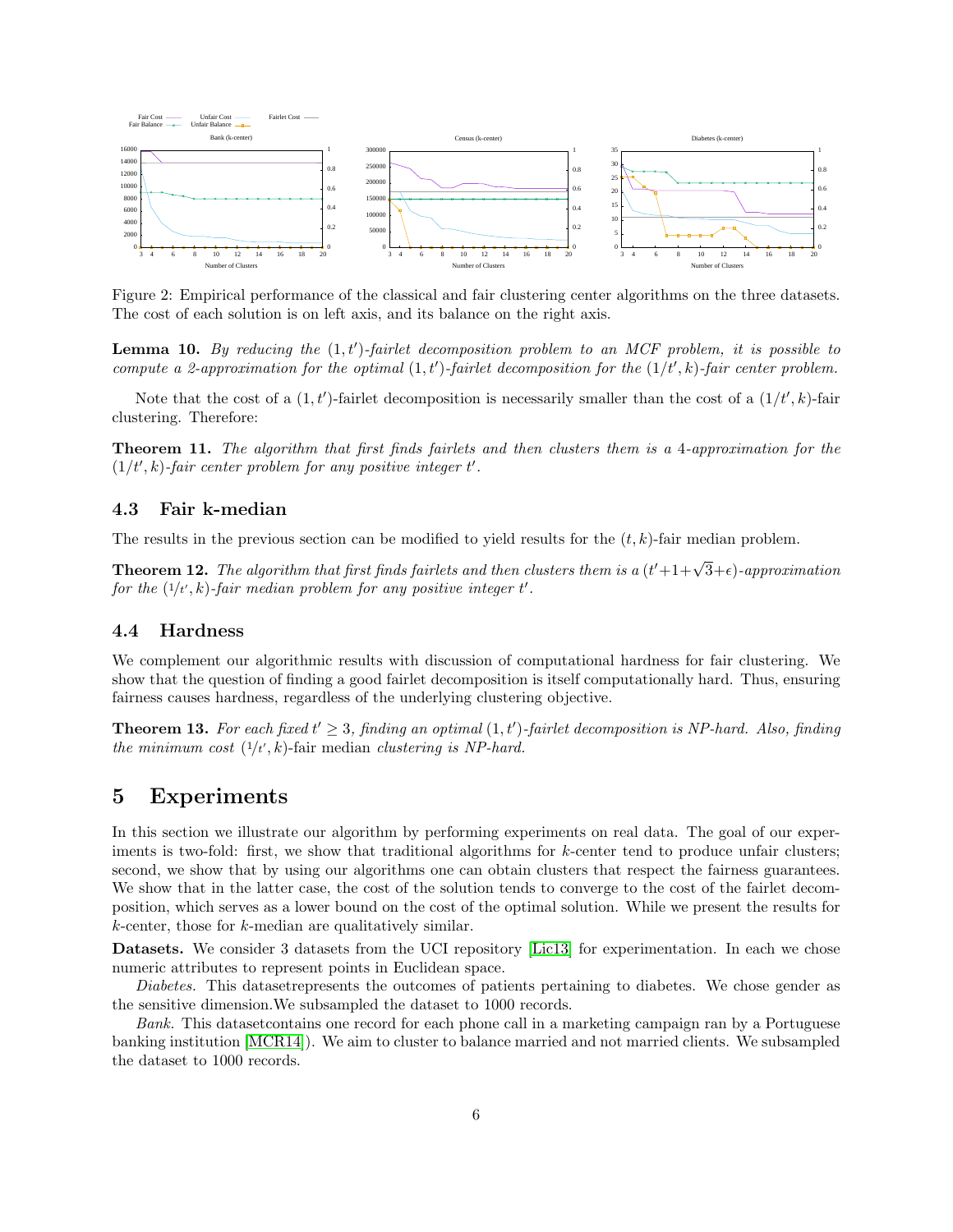Census. This datasetcontains the census records extracted from the 1994 US census [\[Koh96\]](#page-6-12). We aim to cluster the dataset so to balance gender. We subsampled the dataset to 600 records.

Algorithms. We implement the flow-based fairlet decomposition algorithm as described in Section [4.](#page-4-1) To solve the k-center problem we augment it with the greedy furthest point algorithm due to [\[Gon85\]](#page-6-5), which is known to obtain a 2-approximation.

Results. Figure [2](#page-5-1) shows the results for k-center for the three datasets. In all of the cases, we run with  $t' = 2$ , that is we aim for balance of at least 0.5 in each cluster.

Observe that the balance of the solutions produced by the classical algorithms is very low, and in all three cases, the balance is 0 for larger values of  $k$ , meaning that the optimal solution has monochromatic clusters; moreover left unchecked, the balance in all datasets keeps decreasing with increased  $k$ .

On the other hand the fair clustering solutions maintain a balanced solution even as k increases. Not surprisingly, the balance comes with a corresponding increase in cost, and the fair solutions are costlier than their unfair counterparts. In each plot we also show the cost of the fairlet decomposition, which represents the limit of the cost of the fair clustering; in all of the scenarios the overall cost of the clustering converges to the cost of the fairlet decomposition.

## References

- <span id="page-6-4"></span>[AR13] Charu C. Aggarwal and Chandan K. Reddy. Data Clustering: Algorithms and Applications. Chapman & Hall/CRC, 1st edition, 2013.
- <span id="page-6-10"></span>[Bid06] Dan Biddle. Adverse impact and test validation: A practitioner's guide to valid and defensible employment testing. Gower Publishing, Ltd., 2006.
- <span id="page-6-2"></span>[CPF+17] Sam Corbett-Davies, Emma Pierson, Avi Feller, Sharad Goel, and Aziz Huq. Algorithmic decision making and the cost of fairness. In KDD, 2017.
- <span id="page-6-7"></span>[DHP+12] Cynthia Dwork, Moritz Hardt, Toniann Pitassi, Omer Reingold, and Richard Zemel. Fairness through awareness. In ITCS, pages 214–226, 2012.
- <span id="page-6-3"></span>[FFM+15] Michael Feldman, Sorelle A. Friedler, John Moeller, Carlos Scheidegger, and Suresh Venkatasubramanian. Certifying and removing disparate impact. In KDD, pages 259–268, 2015.
- <span id="page-6-5"></span>[Gon85] T. Gonzalez. Clustering to minimize the maximum intercluster distance. TCS, 38:293-306, 1985.
- <span id="page-6-8"></span>[HPS16] Moritz Hardt, Eric Price, and Nati Srebro. Equality of opportunity in supervised learning. In NIPS, pages 3315–3323, 2016.
- <span id="page-6-9"></span>[JKMR16] Matthew Joseph, Michael Kearns, Jamie H. Morgenstern, and Aaron Roth. Fairness in learning: Classic and contextual bandits. In NIPS, pages 325–333, 2016.
- <span id="page-6-6"></span>[KAS11] Toshihiro Kamishima, Shotaro Akaho, and Jun Sakuma. Fairness-aware learning through regularization approach. In ICDM Workshops, pages 643–650, 2011.
- <span id="page-6-0"></span>[KLL<sup>+</sup>17] Jon Kleinberg, Himabindu Lakkaraju, Jure Leskovec, Jens Ludwig, and Sendhil Mullainathan. Human decisions and machine predictions. Working Paper 23180, NBER, 2017.
- <span id="page-6-1"></span>[KMR17] Jon M. Kleinberg, Sendhil Mullainathan, and Manish Raghavan. Inherent trade-offs in the fair determination of risk scores. In ITCS, 2017.
- <span id="page-6-12"></span>[Koh96] Ron Kohavi. Scaling up the accuracy of naive-bayes classifiers: A decision-tree hybrid. In KDD, pages 202–207, 1996.
- <span id="page-6-11"></span>[Lic13] M. Lichman. UCI machine learning repository, 2013.